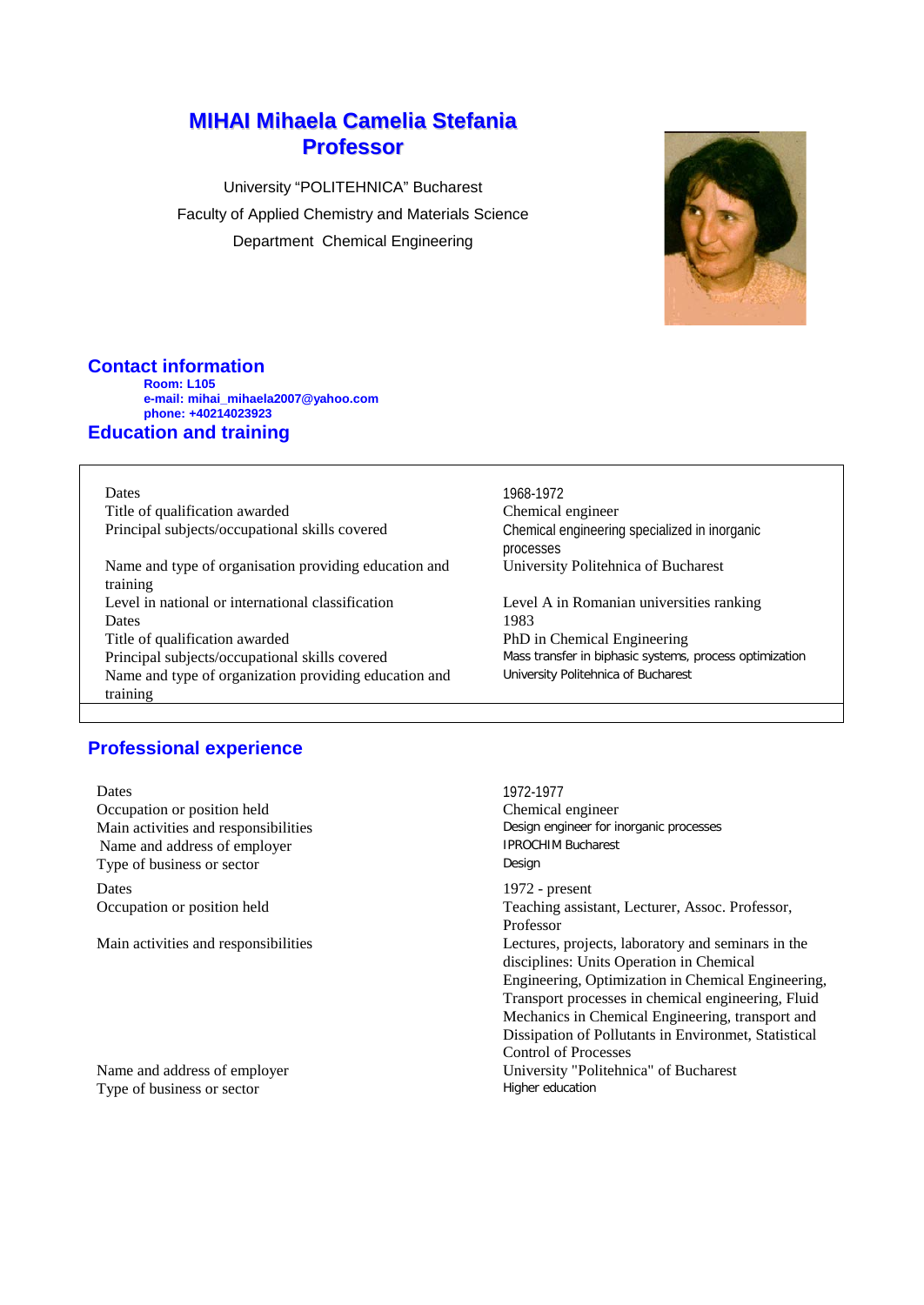## **Academic and research interests**

Simulation and Optimization in Chemical Engineering, Pollutants Transport and Dissipation in Environment, Mass Transfer in biphasic Systems.

## **Teaching activity**

| <i>Studies</i><br><b>Bachelor</b> | The name of Programme<br>Chemical and Biochemical<br><b>Engineering</b>      | Code<br>UPB.11.S.05.O.504                | Course title<br>Hydrodynamic<br>Processes<br>Applied<br>in<br>Chemical<br>Engineering        | Activity type<br>Lecture |
|-----------------------------------|------------------------------------------------------------------------------|------------------------------------------|----------------------------------------------------------------------------------------------|--------------------------|
|                                   | Environmental<br>engineering                                                 | UPB.11.T.06.O.111                        | Unit Operation in<br>Process Industry                                                        | Lecture                  |
| <i>Master</i>                     | Sciences and Industies of<br>Polimers<br>Environmental<br><b>Engineering</b> | UPB.11.S.11.O.0107<br>UPB.11.S.11.O.1202 | Process<br>Optimization<br>Modeling<br>οf<br>Transport,<br>Transfer<br>and<br>Transformation | Lecture<br>Lecture       |
|                                   | Consumer Protection and<br>Quality<br>Control<br>οf<br>Products              | UPB.11.S.10.O.507                        | of Pollutants<br><b>Statistic</b><br>and<br>Probability<br>οf<br><b>Quality Controli</b>     | Lecture                  |

### **Publication (selective):**

#### *Books*

- Woinaroschy A., M. Mihai, **R. Isopescu**, "Optimization in chemical engineering examples and applications", Technical Printing House, Bucharest, 1990 (Romanian)
- M Mihai, I Pincovschi, "mecanique des Fluides Apliquee" "Ars Docenti, 2006.

### *Articles*

- Raluca Isopescu, Carmencita Mateescu, **Mihaela Mihai**, Gabriel Dabija, The effects of organic additives on induction time and characteristics of precipitated calcium carbonate, *Chem. Eng. Res. Des,* **2010** *,* 88*,* 1450-1455
- Udrea, I., Capat, C., Olaru, E.A., **Isopescu, R**., Mihai, M., Mateescu, C.D., Bradu, C., Vaterite synthesis via gas-liquid route under controlled pH conditions, *Ind. Eng. Chem. Res*. **2012**, 51, 8185-8193.
- C. Mateescu, *R. Isopescu*, **M. Mihai**, F. Branzoi, I Chilibon, Precipitation of super-fine carbonate by controlled double jet method: solid phase characterization and estimation of kinetic parameters, *J. Optoelectron. Adv. M.,* **2008**, 10, 2667-2674
- Constantin Bobirica, Liliana Bobirica, Gabriel Dabija, Mihaela Mihai, Physicochemical and rheological characterization of complex coagulants derived from weak and medium anionic polymers and medium cationic surfactant , Environmental Engineering and Management Journal January **2012**, Vol. 11, No. 1, 29 – 37
- I. Meghea, M. Mihai, E. Craciun, Statistical Control of Mercury in Surface Water of Bucharest, Journal of Environmental Protection and Ecology 13, No 3, 1242–1252, 2012.
- . Megheaa, M. Mihai, I. Lacatusu, I. Iosubc, Evaluation of Monitoring of Lead Emissions in Bucharest by Statistical Processing, Journal of Environmental Protection and Ecology 13, No 2, 746–755 2012

#### *Research projects*

- Retea colaborativa pentru cercetarea efectelor poluantilor din mediu asupra sanatatii, in cadrul unor metasisteme complexe, REMEDIU, CEEX Nr. contract: 138/02.10.2006
- $CO<sub>2</sub>$  sequestration by chemical bond in useful mineral compounds and reduce the greenhouse gases emission (SEQCARBMIN), Project nr. 22116 in the frame of National Program II (2008-2011)
- Synthesis of calcium carbonate with predefined properties in ultrasound field (SONOCARB),Research grant nr PC-D04-Pt04-504/2005 in the frame of CEEX Program (2005-2008)

#### *Other information*